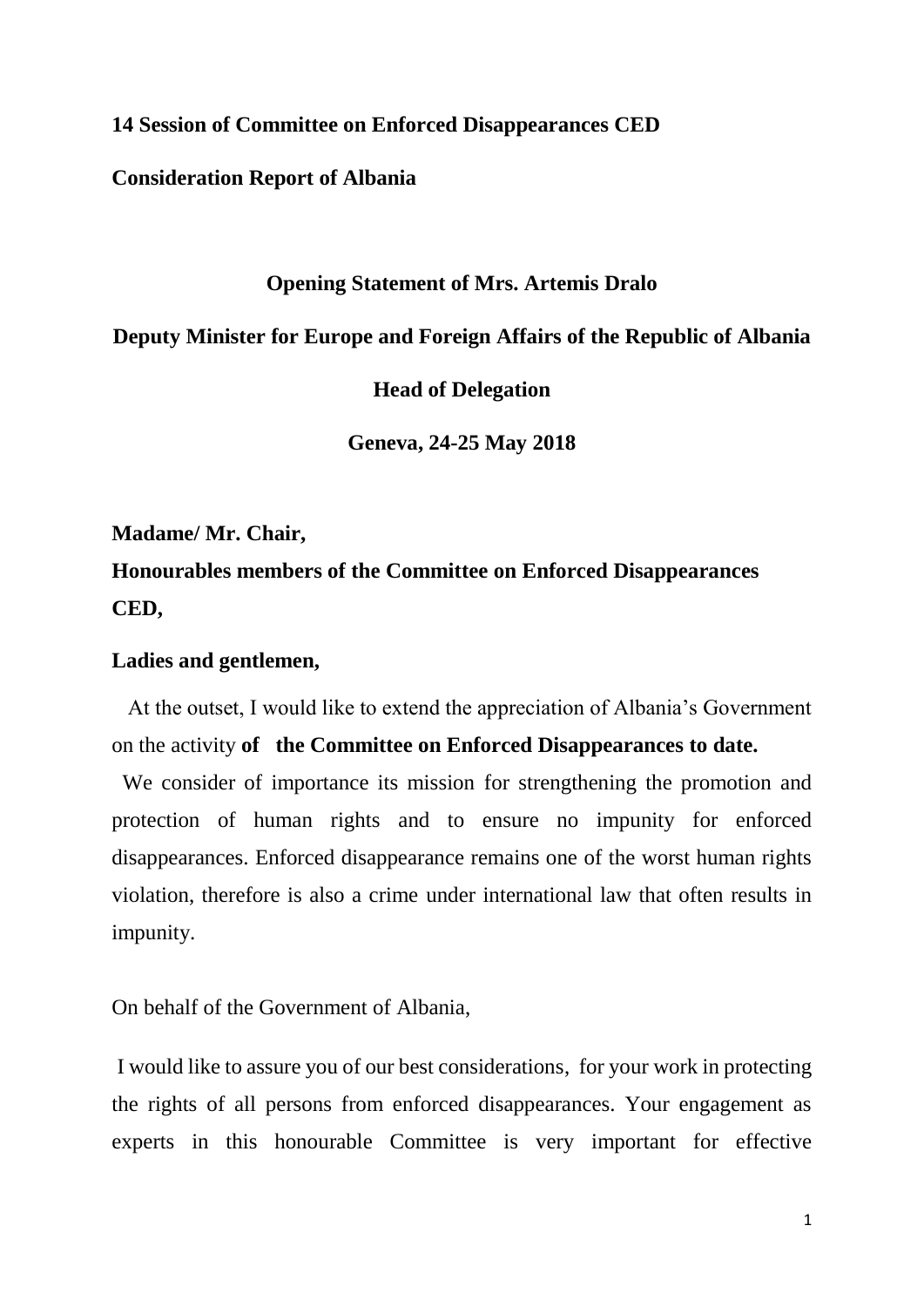implementation of the International Convention for the Protection of all Persons from Enforced Disappearances.

 We consider the reporting process, the constructive dialogue with the Committee and the Committee recommendations, as a tool to ensure compliance with international obligations, and as well, as an opportunity to present the situation of human rights for the purpose of adopting necessary legal provisions and implementation of the Convention. I would like to mention that before coming here to discuss with distinguished experts of the Committee,

the Parlamentary Commission on Legal and human rights, organised a public hearing with the respresentatives of institutions on the implementation of this Convention. The involvement of the Parliament is very important and useful to undertake concrete legal initiaves, to improve the legal and policy framework on human rights, and monitoring the implementation of the human rights conventions.

 The Republic of Albania has acceded and ratified, all the United Nations human rights conventions, as well in the framework of the Council of Europe with the aim of setting the human rights standards in accordance with the requirements and recommendations of those international instruments.

 As a member of Human Rights Council for the last three years 2015-2017, Albania has contributed actively in the deliberations of this important body and its resolutions by joining the global action to ensure the promotion and protection of human rights. The rise of violent extremism and non-state armed groups, perpetrating atrocities worldwide, continues to be one of the most pressing challenges and our response against extremism, radicalisation that leads to terrorism, should bring concrete results. Albania reaffirms its commitment against these continuing violations of human rights.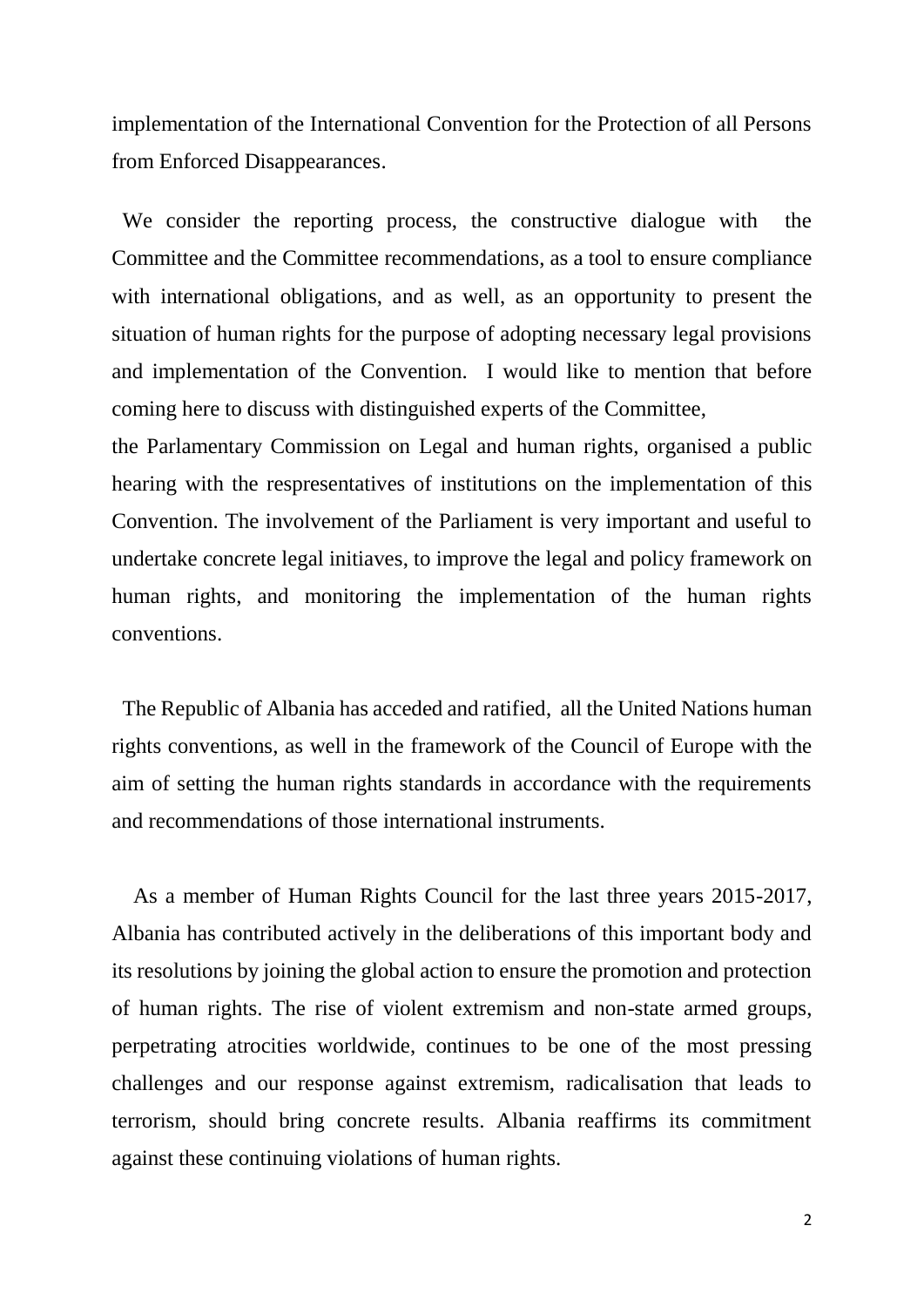## **Honourables members of Committee**

Albania as a party of the International Convention for the Protection of all Persons from Enforced Disappearances, since 2007, is committed to improve the legal framework for the promotion and protection of human rights, including the prohibition of enforced disappearances.

The Constitution of the Republic of Albania and domestic legal framework stipulates indispensable safeguards for each citizen so that they could enjoy its rights and freedoms. This marks a significant juridical and institutional development on human rights.

The Constitution contains provisions on the protection of life,

- equality before the law and non-discrimination,
- fundamental rights and freedoms,
- the prohibition of torture,
- punishment or cruel behaviour,
- inhuman or degrading treatment,
- political, economic and social rights.

The Albanian institutions are committed to improve and implement the legal and institutional framework, as well as establishing and strengthening the institutional mechanisms to ensure the protection of human rights.

In view of the human rights protection, a large number of independent institutions operate, such as The Constitutional Court, the courts of all levels, the General Prosecution, the Ombudsman, the Commissioner for the Protection against Discrimination, etc.

Albania is undertaking concrete steps to implement the justice reform,

steps that have a direct impact on strengthening the rule of law,

The judiciary system, with the impact on human rights,

The consolidation of democracy, with concrete impact on the daily live of people.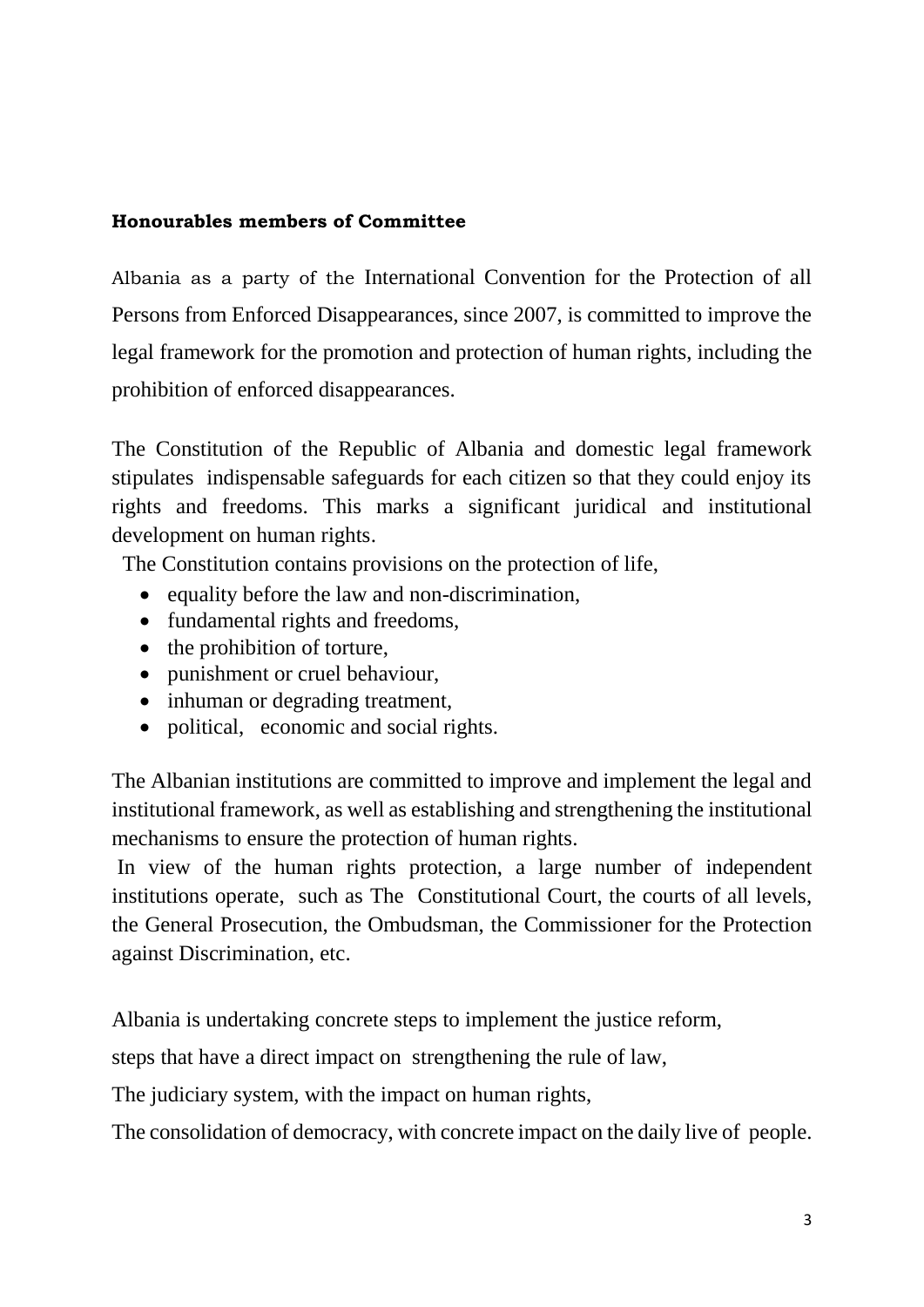During the reporting period, a series of measures are taken to improve the legal framework, in accordance with the obligations under the Convention.

To this end, it is crucial to guarantee the right of victims to know the truth about the circumstances of an enforced disappearance and the right of freedom to seek, receive and impart information to this end, the right of victims to justice, and the measures taken by the State, to investigate cases, and bring perpetrators to justice;

the right to an effective remedy, including reparation and compensation; preservation of memory and the guarantee of non-repetition, including measures aimed at preventing further recurrence of enforced disappearances.

**I would mention the provision of enforced disappearance as a criminal offence**, in the Criminal Code adopted by the law no.144/2013.

The criminal legislation of our country has included as its part the criminal proceeding and fight against "Enforced disappearance", by defining it, as a criminal offense other than torture, deprivation of liberty, and other similar offenses, with amendments in Criminal Code adopted in 2013.

Enforced disappearance is provided as a crime against humanity, and with the specific sanctions. The Criminal Code stipulates the criminal responsibility of the superior, and the aggravating.

The provision "of enforced disappearance" in the Criminal Code, as a specific criminal offense, with the penal sanctions, and other legal provisions on the unlawful deprivation of freedom, abduction, holding a person hostage, torture, penalty or cruel, inhuman or derogatory treatment, constitute an appropriate legal framework to prevent such acts and ensure no impunity for enforced disappearance by the state.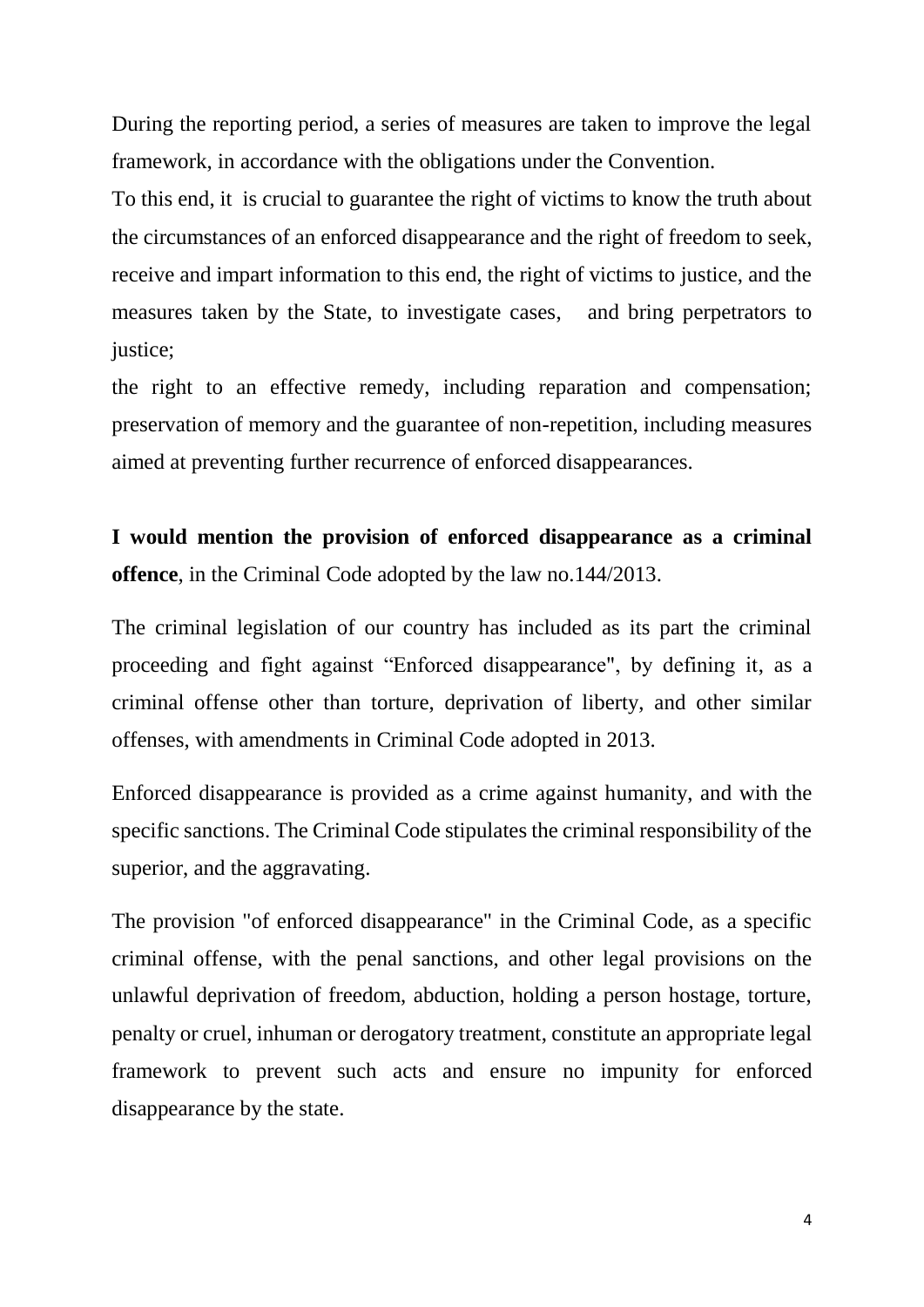## **Madame/ Mr. Chair,**

## **Members of the Committee,**

The Constitution, the Criminal Procedure Code, the Law "On State Police"

have defined and guaranteed the legal rights of persons deprived of their liberty. Albania State Police consider the respect and protection of human rights as one of the main priorities for the realization of which its structures are engaged in the fulfillment of the legal obligations deriving from the conventions on human rights.

# **We inform the Commission that we have no case of "Enforced Disappearance" for the reporting period**

*(through arrest, detention, abduction or any other form of deprivation of liberty of the person, public officials or persons acting with their authorization, support or approval).*

The Standard Procedures "Treatment and Security of Arrested/Detained Persons in State Police Facilities, identification and resolution of their requests/complaints", approved by Order no. 1102, 07.11.2017 of the General Director of State Police, provide the rights and obligations of arrested/detained persons, as well as the right of foreign nationals.

In Albania we have **no secret premises for** escorting or accompanying persons (Albanian citizens, aliens or stateless persons) who are detained or arrested by the judicial police service as suspected or co-perpetrators of the offense of "Enforced disappearance", but also for other offenses.

They are held and treated in the premises of the public institutions legally recognized. Persons arrested/detained until the consideration and issuing of the security measure by the court, they are held in the premises of the security rooms of State Police.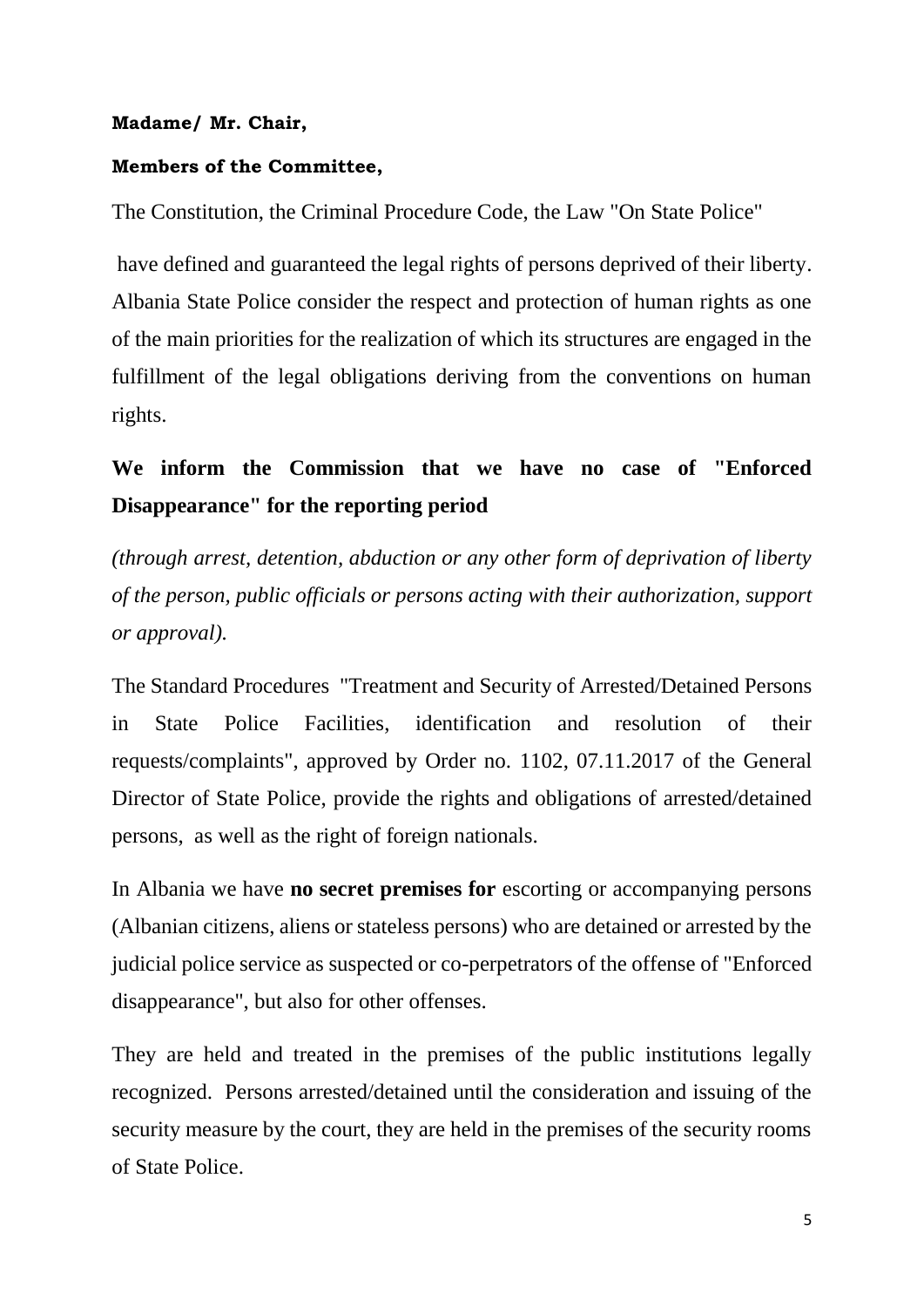These premises have been officially recognized by the **General Prosecutor's Office and Judicial District Prosecutor's Office,** the Ombudsman, civil society organizations that protect human rights and in particular those deprived of their liberty.

The premises of the security rooms of the State Police have been and remain the subject of inspections and visits of the Ombudsman, civil society organizations that protect human rights, the prosecution authority as the investigating authority, as well as many other organizations, for the protection of human rights.

The State Police, in accordance with the Standard Procedure *"Technical Rules of Police Accompaniment* ", has produced and put in place special registers for the data entry and reflection of data on persons who are accompanied, arrested and detained in security rooms, who are pro-active in the police body and are administered by the staff responsible for handling these persons.

Based on the Law "On the State Police" it is created an Electronic Registry (ADAM systems). This register is used for entry of data for accompanied, arrested and detained persons, which function in all local police since 2010. These data are registered and saved for these persons starting from the moment of deprivation of liberty, the actions performed in the security rooms, the health service being offered, the meetings with the lawyer, the meetings and the visits made by the representative the Ombudsman or NGO-s, the security measure assigned by the court and transferring it to the prison.

Albanian legislation and bylaws have defined and guaranteed the right to recognize to the person from the very beginning of the deprivation of liberty with his / her rights. It was drafted a written paper in a form of a statement with the rights of arrested/detained persons, which is given to the person at the moment of arrest/detention, which, after being recognized, is signed in two copies.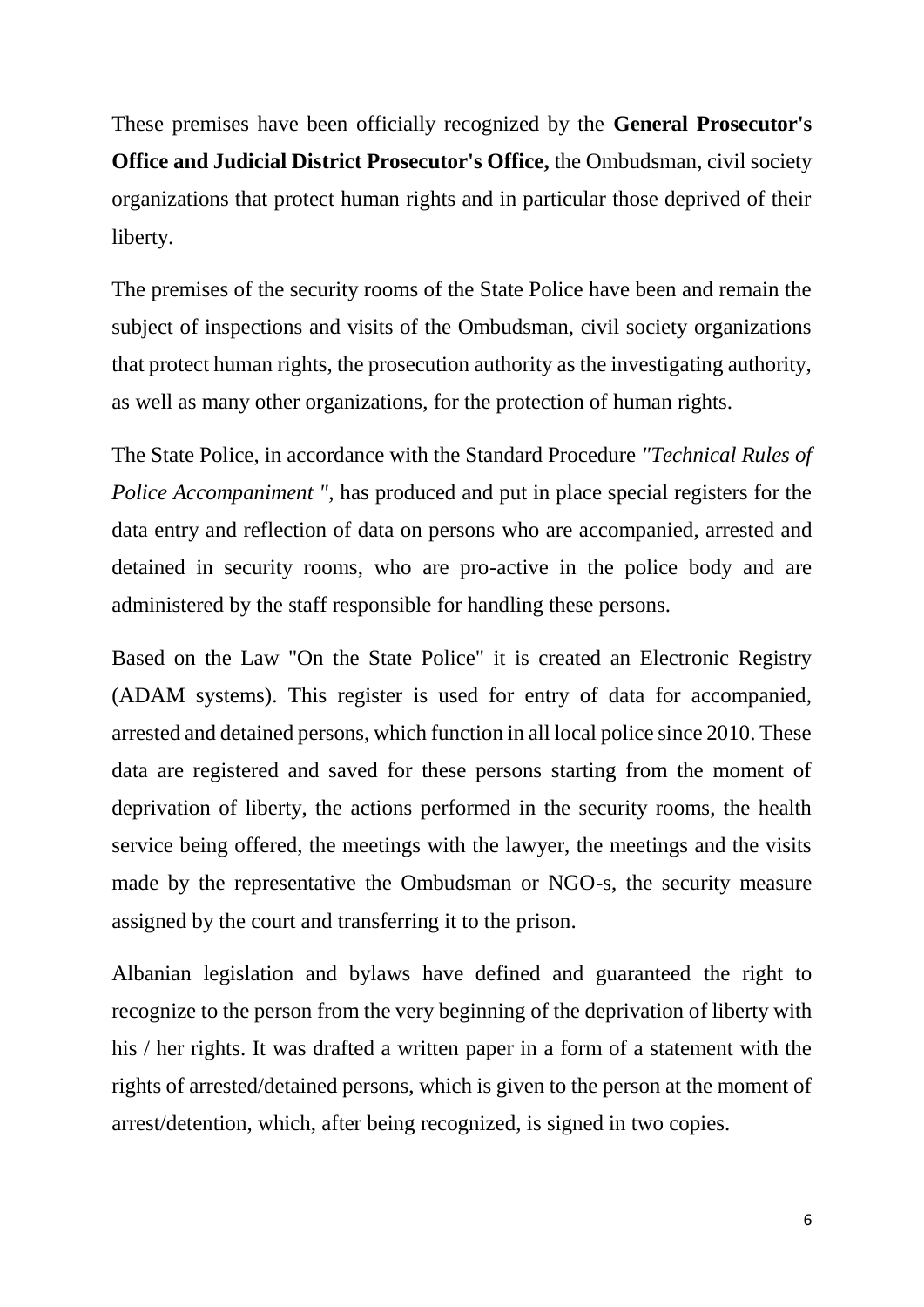The General Directorate of Albanian State Police through the administrative acts, produces and continuously monitors all structures and employees of the

State Police to fulfill their duty in accordance with the law, not to use physical force pursuant to the legal conditions and procedures, the prohibition categorically to the exercise of physical/psychological violence or other physical ill-treatment, to persons to obtain data, information and statements relating to the commission or not of various criminal offenses.

Pursuant to the requirements of the Law "On State Police", all the police personnel is obliged to annually trained. The curricula drawn up by the Security Academy for the recognition of the legal and sub-legal acts, that sanction and guarantee the fundamental human rights and in particular, the rights of that category of persons deprived of liberty, including right of choice and defense with a lawyer.

There have been carried out 55 trainings/workshops with 891 police employees, participants from the State Police (2015-2018) regarding the respect of human rights of accompanied, detained persons in police premises.

The legislation on the State Police, is improved, and there is a progress in changing the mentality of police officers by implementing community policing, updating the police troupe, increasing the number of female police officers, with the goal that by 2020 they should be 19% of the police staff;

we also consider very important the evaluation process (**vetting process**), which has already initiated to be implemented. Although, we are aware that there is still work to be done, especially in terms of improving the infrastructure of buildings and equipment, which, despite the investments made by the State Budget and donors, should offer better working conditions for staff of ASP , but also for persons deprived of their liberty.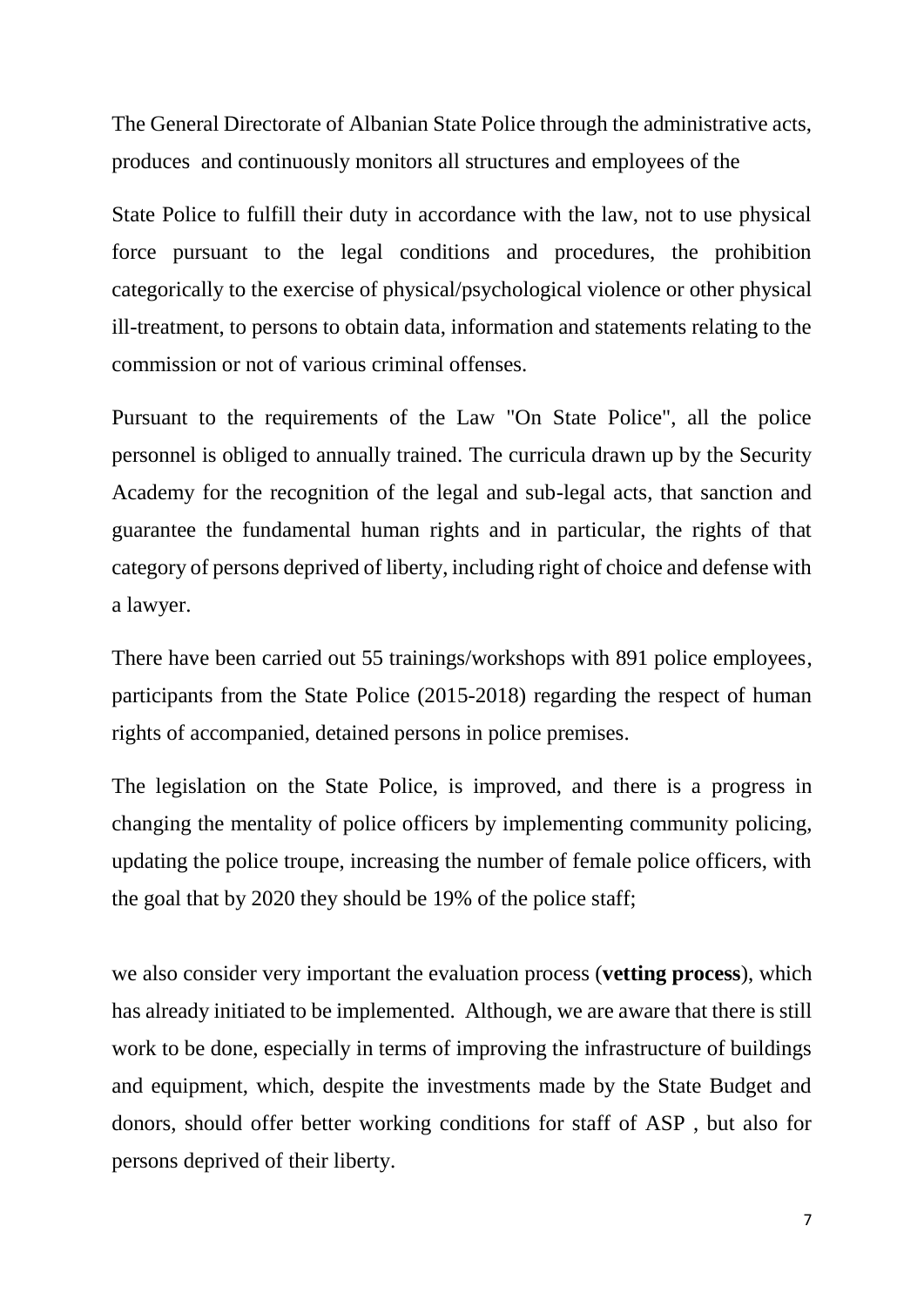#### **Distinguished members of the Committee**

The principles for the treatment of persons with limited freedom in prisons are based on the Constitution of the Republic of Albania, the law "On the Rights and Treatment of Prisoners", as amended,

with emphasis on guaranteeing and respecting fundamental rights, rehabilitation and social reintegration of prisoners, and security in prisons.

#### **In the Republic of Albania there are 23 Institutions of Execution of Penal**

**Decisions,** whose addresses are public, as well as contact details for each institution. According to the  $20<sup>th</sup>$  May 2018 data, the number of prisoners and pre-trial detainees is 5757 persons. Overcrowding is 6% above the official capacity of prisons, marking one of the lowest rates of overcrowding in the recent years.

 The General Directorate of Prisons administers on daily basis data regarding the number of inmates and pre-trial detainees in each prison, personal data, accompanied by information on the time and amount of imprisonment/detention, imprisoned detainees, new entry to detention facilities, releases and extraditions, as well as any kind of information pertaining to the movement/transfer of prisoners. Daily information is forwarded to the Ministry of Justice.

 The legal and sub-legal provisions on the organization and functioning of the prison system have foreseen that pre-trial detainees and convicted offenders should be treated with dignity, without discrimination and avoiding any form of ill-treatment as well as human rights violation.

 The ratification of a number of international acts and the alignment of penitentiary legislation with the *acquis communitaire* have laid the foundations for the establishment of an open, transparent and accountable system, taking into consideration the obligations of the Albanian Government for the implementation of the Convention "On the Protection of all Persons from Enforced Disappearance".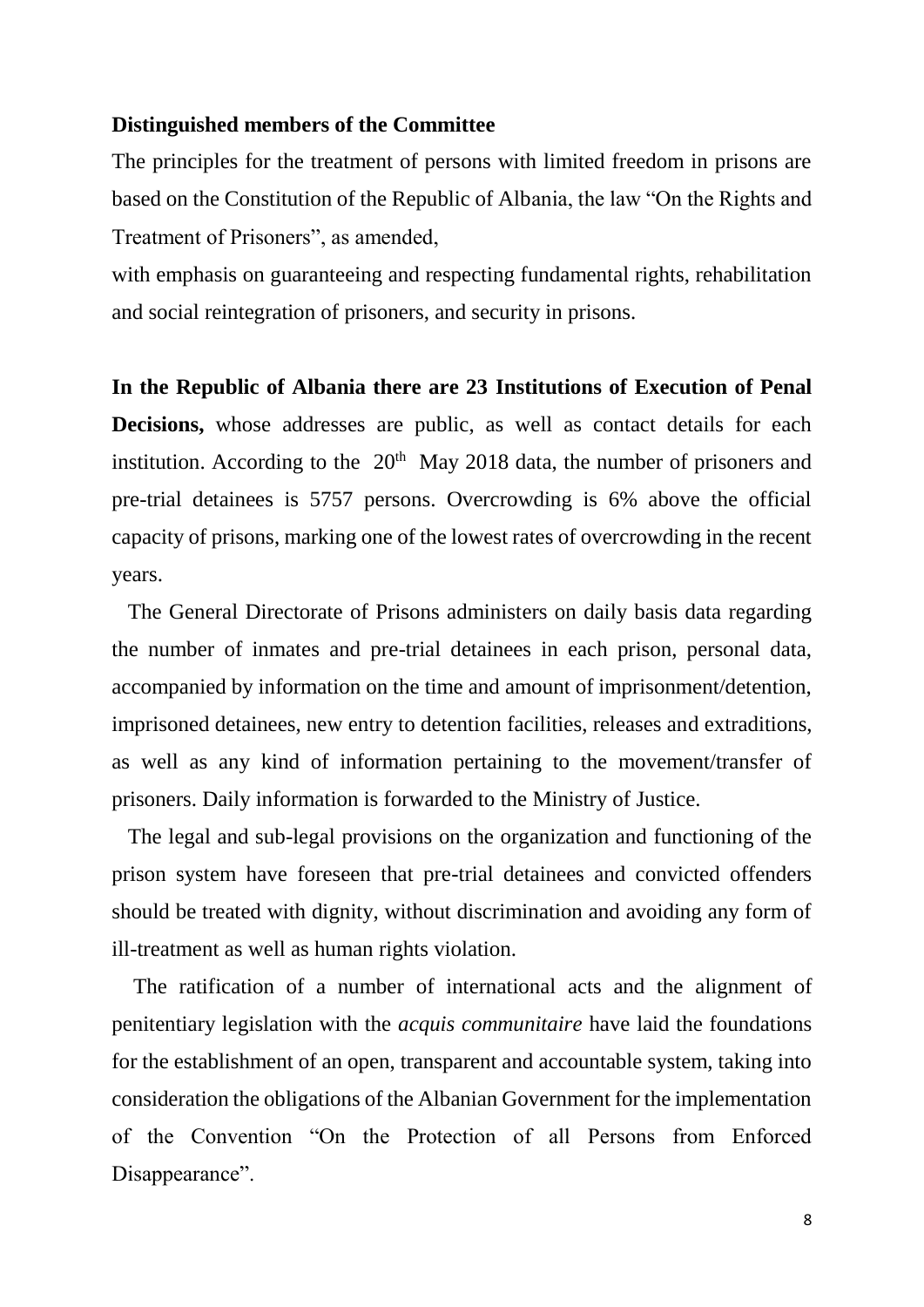In this context, the administrative rules and procedures to ensure that all prisoner records are kept and administered in accordance with the General Regulation of Prisons, as well as enforcing the personal data protection, have been improved. The Card System of the Prisoners, otherwise known as the PIMS (Penitentiary Information Management System), is functional since May 2017. The main purpose of this system is to improve and computerize prisoner records and working processes in the Institutions of Execution of Penal Decisions. The system provides the opportunity to record, search and find real-time data and is equipped with several security levels for information storage and protection.

**No cases of non-registration of persons deprived of their liberty in the registers of prisoners, were recorded in the prison system.** Inspections are carried out by the General Directorate for verifying the completion of the legal files of prisoners. Additionally, multidisciplinary staff trainings, have been developed by the Prison Directorate in cooperation with non-governmental organizations.

The Ombudsman Institution has full competence to inspect without prior notice all the Institutions of Execution of Penal Decisions. During 2017, the Ombudsman has forwarded 68 recommendations and requests for information to the General Directorate of Prisons. The level of implementation of the recommendations is 53%, while 20% are in the process of implementation and 27% have not been implemented. Recommendations that have not been implemented mainly relate to infrastructure issues and investments, which require long-term intervention measures.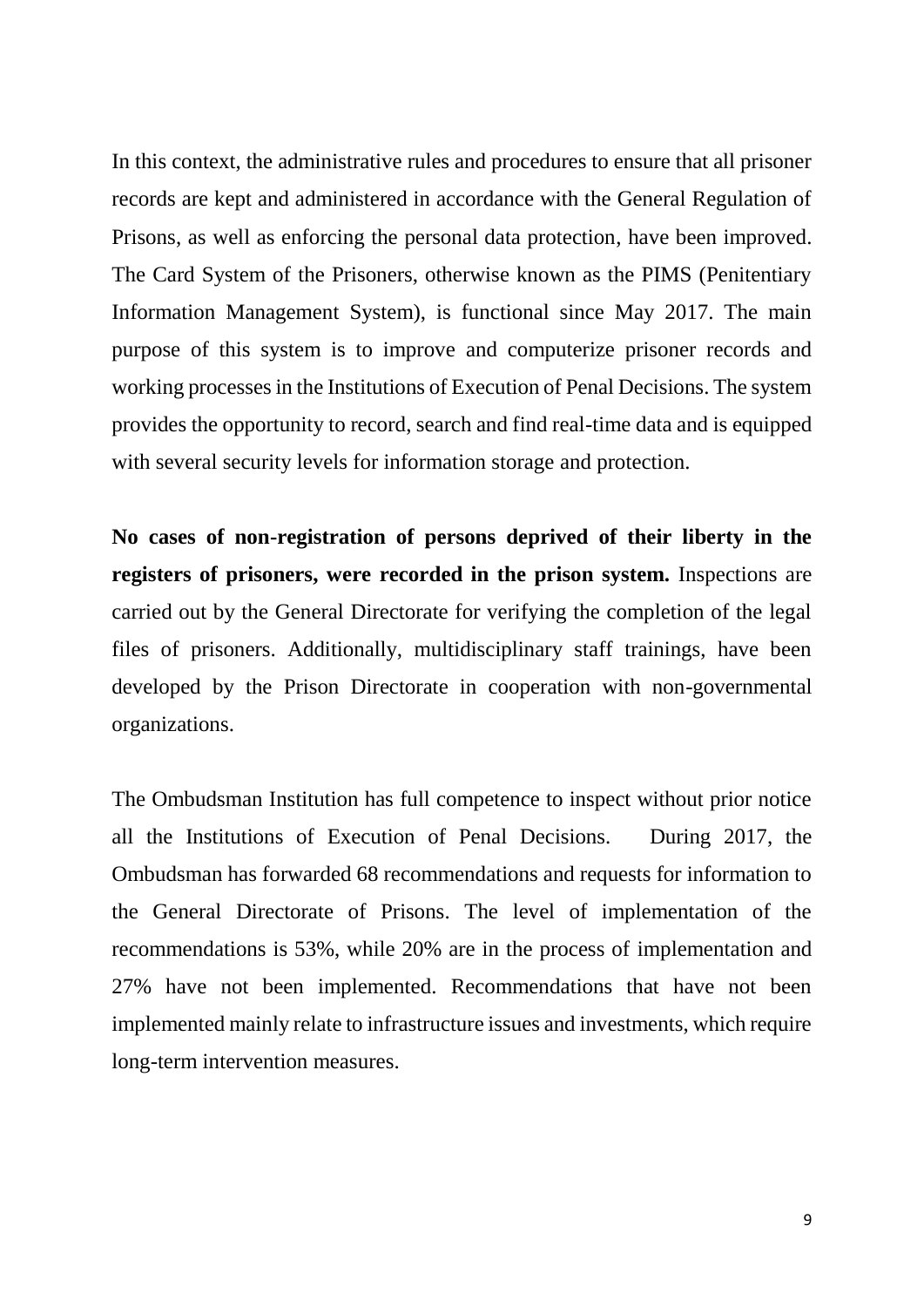In order to inspect the implementation of the fundamental human rights principles in the penitentiary system in Albania, the European Committee for the Prevention of Torture and Inhuman or Degrading Treatment or Punishment (CPT) on the 2-9 February 2017 carried out a monitoring visit. At the end of the monitoring visit, the CPT left 20 recommendations for the Albanian Government to improve prisoner treatment conditions. With the Order of the General Director of Prisons No. 504 dated 15.01.2018, an Action Plan for the Implementation of the Recommendations of the European Committee for the Prevention of Torture, was adopted.

14 Cooperation Agreements have been concluded with non-governmental organizations, which have a mission to protect human rights and fundamental freedoms. These organizations are allowed to conduct inspection of conditions in prisons at any time. Representatives of these organizations were allowed to visit the premises, see the relevant documentation, and get direct contact with the inmates without the presence of police officers.

Also, cooperation with non-governmental organizations has been extended in consultation of action plans and drafting of joint programs for strengthening the system of rehabilitation and enforcement of rule of law in penitentiary institutions.

Significant achievements during this period were the strengthening of the professional staff capacities and implementation of the vetting process for all prison staff, aiming at the transformation of the prison system based on the standards and approaches of the European Union countries.

From 2017 to April 2018, have been trained 1454 prison staff of different levels. Numerous, systematic and in-service programs are offered. Specifically, basic training and career development training for security service employees, social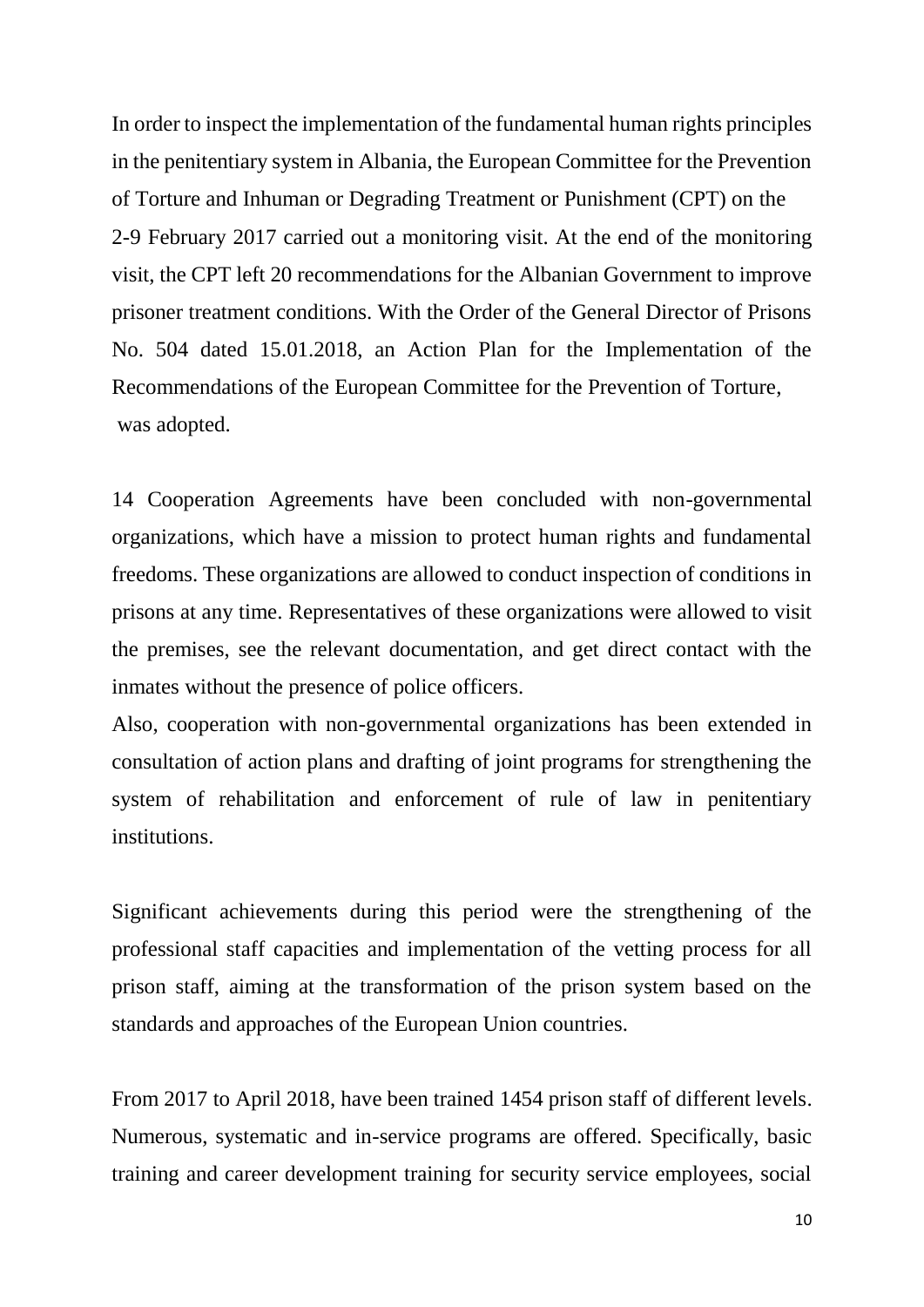and health care staff, enhancement of communication skills, prevention of discrimination, treatment of persons with mental health problems, implementation of protocols approved for the treatment of narcotics users, etc.

General Directorate of Prisons has cooperated with the Albanian Center for Trauma and Torture Rehabilitation for the implementation of the Program on Prevention of Torture and Violence in the Prison System, which consisted in monitoring the system according to OPCAT standards, advocating for the improvement of treatment practices human rights of persons in conflict with the law, capacity building.

On January 1, 2018 came into force the law no. 37/2017, dated 30.03.2017 "Juvenile Criminal Justice Code", which contains special legal norms related to juvenile delinquency, procedural rules regarding investigation, prosecution, litigation, execution of sentence decision criminal, rehabilitation or any other measure involving a juvenile in conflict with the law, an underage victim and / or witness of the offense, as well as rules for young people from the age group 18 to 21 years. This law constitutes a novelty and develops the standards of Albanian legislation in the protection of children's rights as a whole and juveniles in conflict with the law in particular.

## **Distinguished member of the Committee,**

In Albania there is a considerable number of convicted persons executed, and a part of them disappeared in unknown circumstances, during the communist system. The drafting and adoption of an agreement of cooperation between the Council of Ministers of Republic of Albania and the International Commission on Missing Persons (ICMP) it is ongoing. The purpose of this agreement is to protect the rights of family members of the missing persons during the communist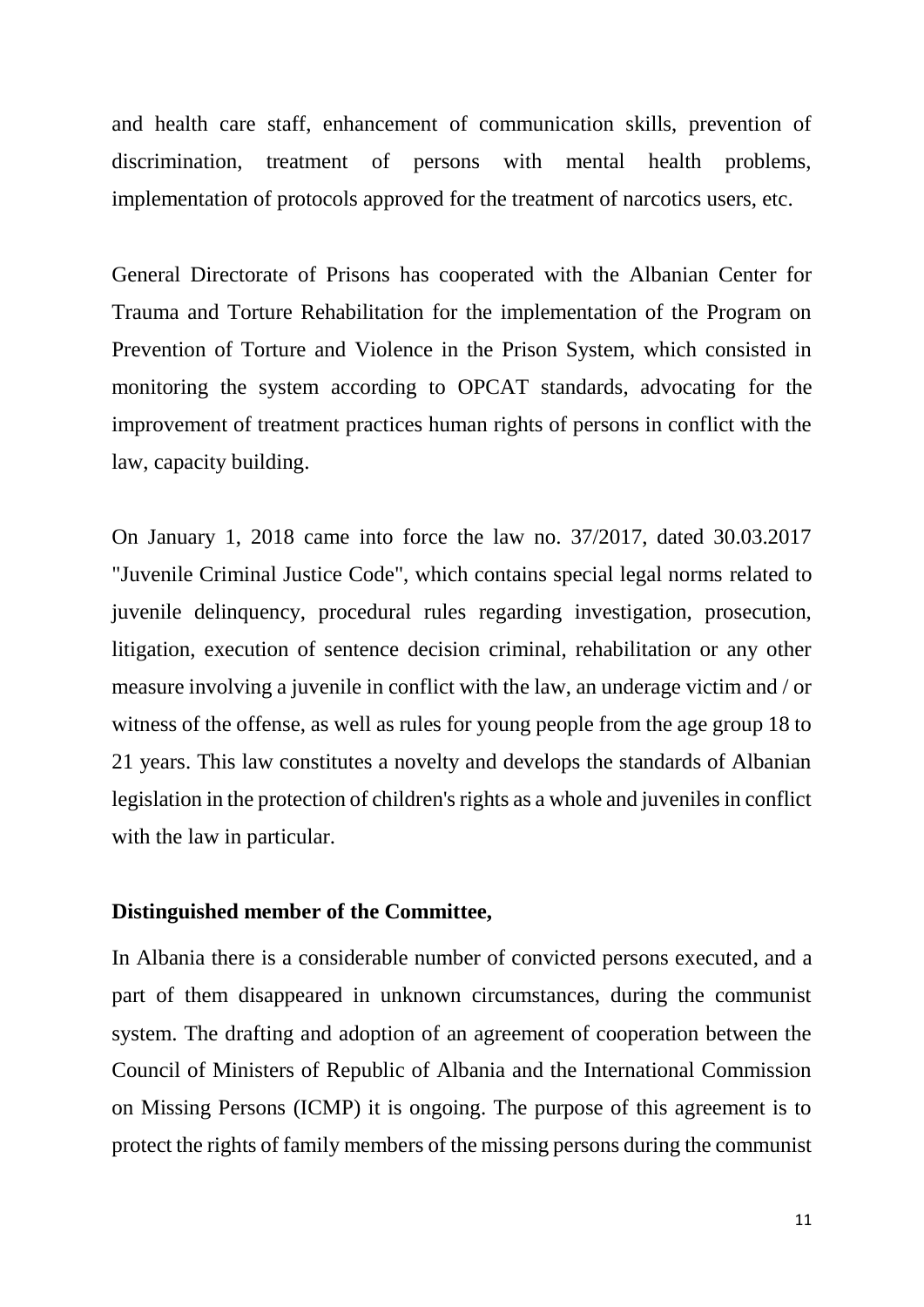period in Albania between 1944 and 1991, ensuring the location of the missing and the circumstances of their disappearance after the effective investigation, as well to find the truth.

**The Authority for Information on Documents of Former State Security Service of the Republic of Albania** is functioning on the basis of the law

no. 45/2015. The law provides general rules for the collection of documents and information under this law, appropriate uses, access to former State Security Service documents, only up to the extent given by law. The Authority has the responsibility for collecting former State Security Service Documents, assessing, sorting, recording, maintaining and administering documents; cooperating and coordinating work with public authorities and archives; providing information on documents; as well as ensuring their scrutiny and submission to applicants; supporting scientific research throughout the historic review of the activity of the former State Security Service; informing individuals, constitutional institutions, public authorities and other stakeholders, for the purposes and procedures provided for by this law, which includes the procedures for the disappeared, as well.

Granting the right of access to information was given priority and particular attention by the legislator, upon request, to the former State Security Service Documents for dead and disappeared, as well as making available their duplicates, but by defining the legal order of persons subject to this right and their relatives, in order to clarify the destiny of the dead or disappeared, for the rehabilitation, protection of the personality rights of the dead or disappeared, in particular to clarify the accusation for co-operation with the former State Security Service when we face such cases.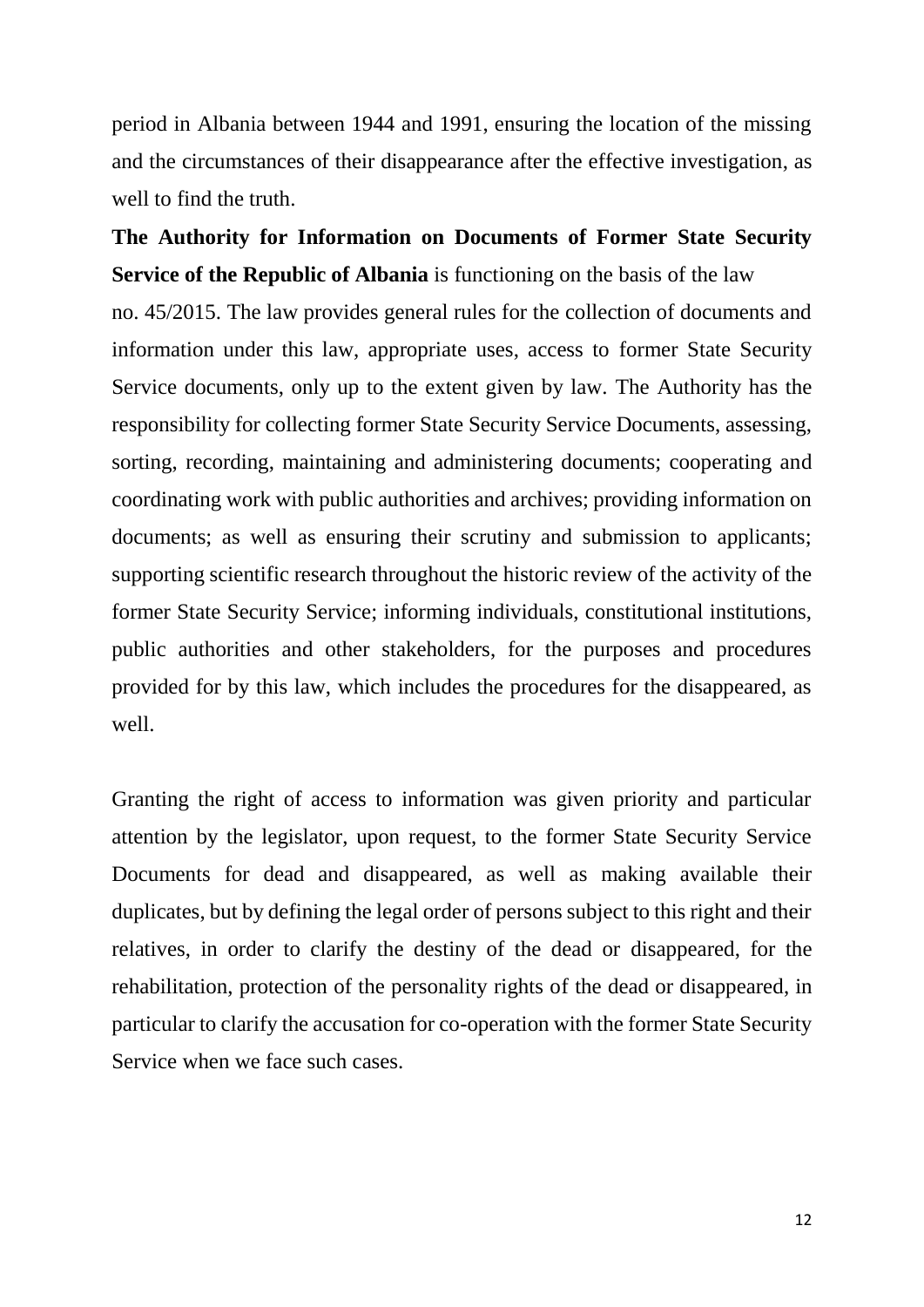The main duties of the Authority are based on the clarification of the destiny of the dead and disappeared, the place, the time of imprisonment, the execution and burial places records, the staff involved, the collection of evidence of executions and burial places, lists of victims and other intermediate data. From the practice to date, based on individual requests submitted to the Authority, which sum up a total of 483 requests, 41 or 9% of them do essentially search for the destiny of the dead or disappeared (41as such). The number of requests submitted to the Authority asking explanations on the destiny of the disappeared has upped from 21 to 41.

This process finds a special and widespread expression, in addition to others for private persons in their right to get information from constitutional institutions, public authorities and other entities, up to the extent and for the purposes foreseen by this law for the purpose of fulfilling their functions and has a certain extend of permissible use in the framework of applicant's duties fulfilment, when the use is necessary for the given purpose.

The Authority deems that the request should be treated with priority, in case the information required is for rehabilitation, indemnity, respect of private life; or avoidance of a possible moral damage or any dismissal, because of charges for co-operation with the former State Security Service; for the purposes of investigation, criminal prosecution and crime prevention, always respecting rigorously the applicable legislation for the protection of personal data.

The law provides that the information shall be used only for the purposes for which it is specifically requested, unless otherwise provided by this law. In the framework of the international day of the disappeared, the Authority for Information on Documents of Former State Security Service of the Republic of Albania, approved the implementation of the commemoration project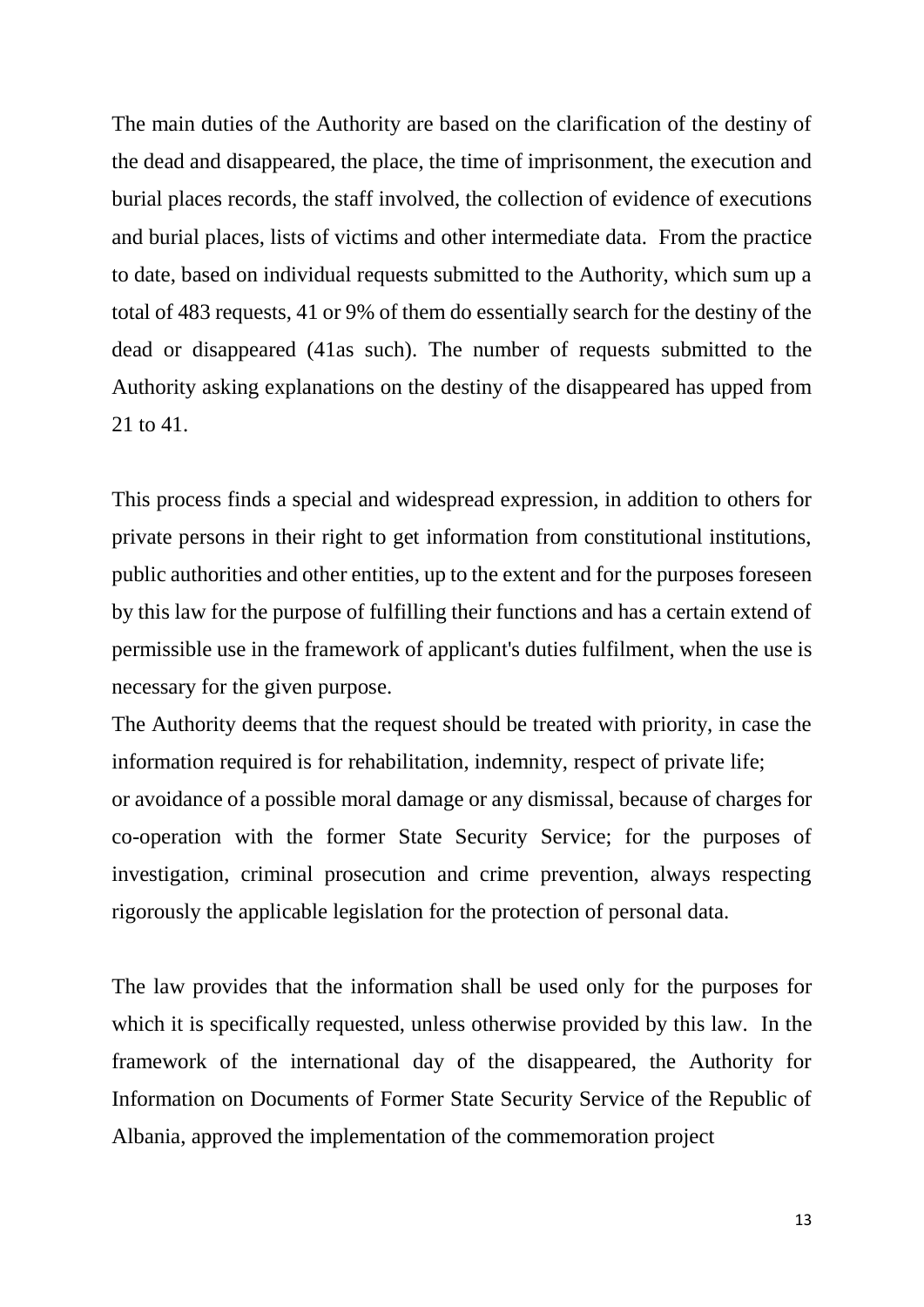"National remembrance of the enforced labour camps" and the working group for searching the archived documentation for the camp in Tepelena, as well as to set a memorial to commemorate the international day of the disappeared, 30 of August.

The project involves returning to identity **only** one of the *ruined* buildings, as a deportation camp, designing, positioning and planting of seedlings to commemorate children who have lost their lives from difficult conditions in Tepelena Camp and don't have a burial place yet. The construction of this Memorial is only the first step to transforming the entire complex into a Museum of Communist Dictatorship Forced Labour Camp.

As a matter of fact from the documentation being analysed and processed so far, it has not been possible to find any execution records, **forensic act** to certify the fact of death, burial places, maps or sketches, and far less the staff involved. The Authority has already approved the calendar of commemorative events related mainly to executions-murdered without being judged, as well as other crimes committed by the communist dictatorship. In addition, the Authority has undertaken the initiative to turn the known execution places and the ones to be identified in the future into commemoration places.

## **Distinguished members of the Committee,**

At the end, we underline that, there is a need for tracking mechanisms on treaty bodies recommendations, and to enable governmental institutions to see how observations and recommendations are followed by establishing clear policies and actions in place, to measure progress and fulfil duly and effectively their reporting obligations. Ministry for Europe and Foreign Affairs in cooperation with UN Agency is implementing the Project on Monitoring mechanism of international human rights conventions, started from 2016.